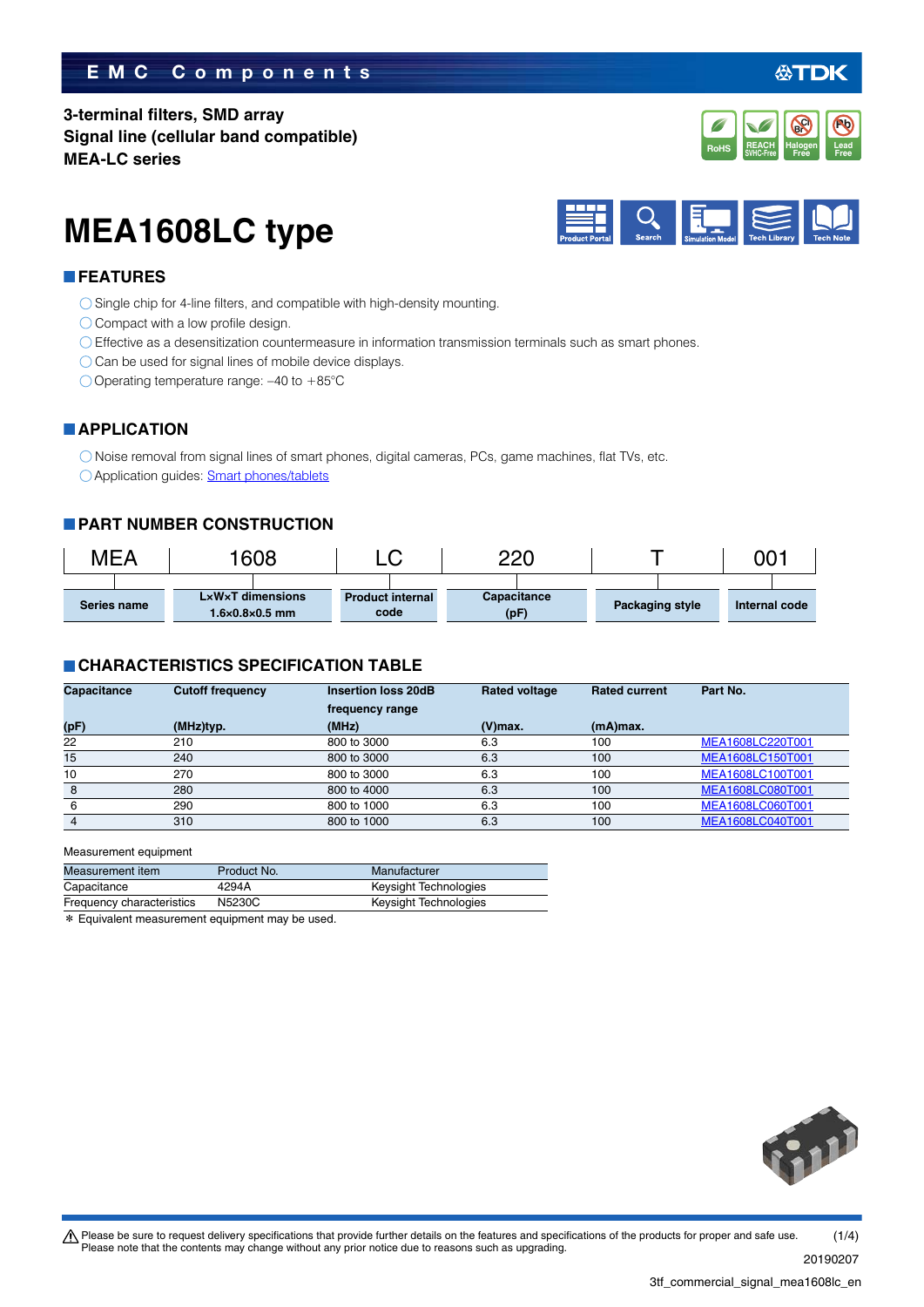## **MEA1608LC type**

#### **INSERTION LOSS VS. FREQUENCY CHARACTERISTICS**



Product No. Manufacturer N5230C Keysight Technologies

\* Equivalent measurement equipment may be used.

Please be sure to request delivery specifications that provide further details on the features and specifications of the products for proper and safe use.<br>Please note that the contents may change without any prior notice d 20190207 (2/4)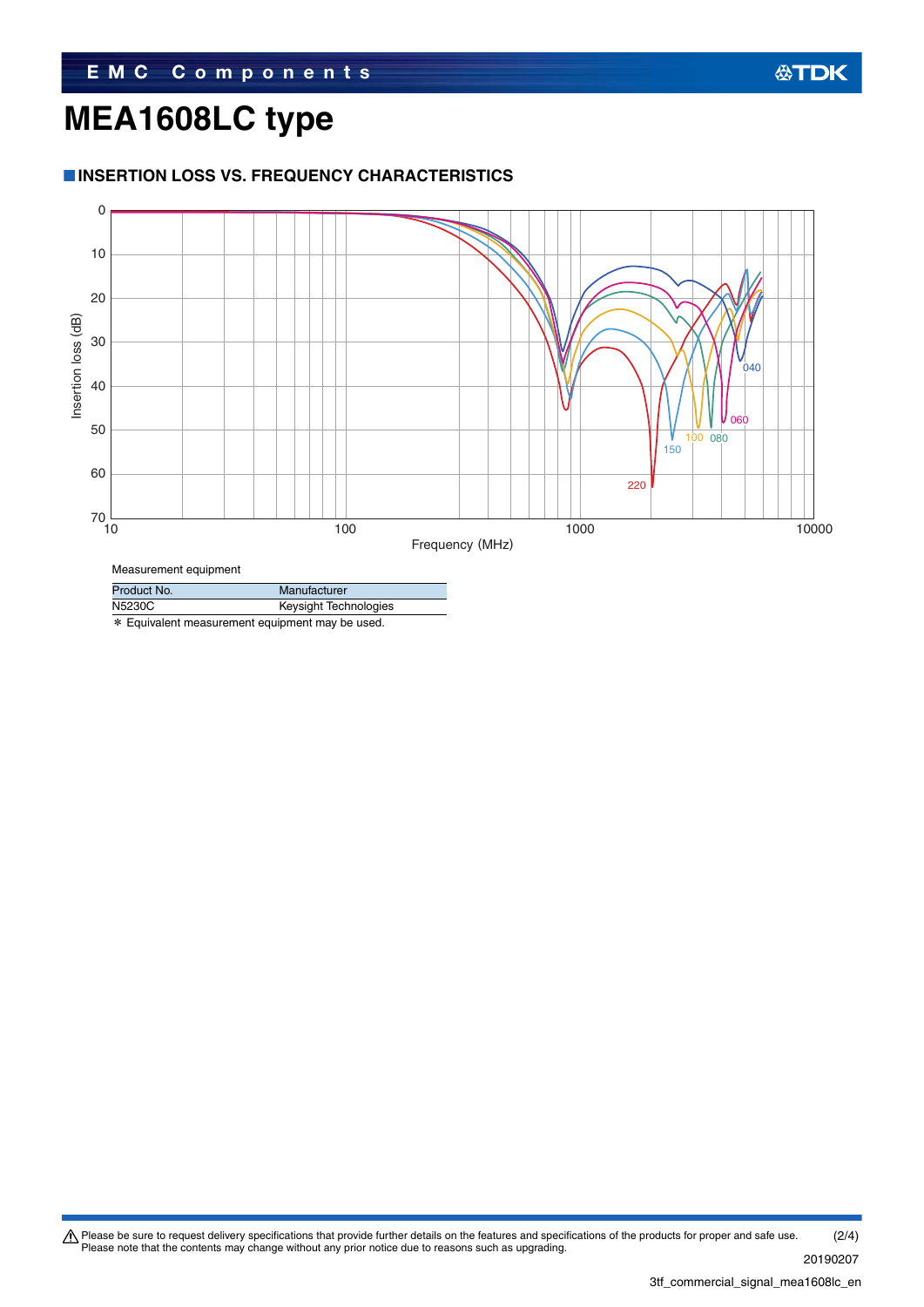## **MEA1608LC type**

#### **SHAPE & DIMENSIONS**



Dimensions in mm

#### **RECOMMENDED LAND PATTERN**



Dimensions in mm

**RECOMMENDED REFLOW PROFILE** 

#### **CIRCUIT DIAGRAM**



#### Preheating Soldering **Natural** cooling Peak 250 to 260°C  $230^{\circ}$ C  $\sqrt{230^{\circ}$ C Temperature Temperature 180°C 10s max. 150°C 60 to 120s 30 to 60s

Time

#### **PACKAGING STYLE**

#### **REEL DIMENSIONS**



Dimensions in mm

#### **TAPE DIMENSIONS**









Dimensions in mm

#### **PACKAGE QUANTITY**

Package quantity 4,000 pcs/reel

#### **TEMPERATURE RANGE, INDIVIDUAL WEIGHT**

| Operating<br>temperature range | <b>Storage</b><br>temperature range* | <b>Individual</b><br>weight |
|--------------------------------|--------------------------------------|-----------------------------|
| $-40$ to +85 °C                | $-40$ to +85 °C                      | 3.5 <sub>ma</sub>           |
|                                |                                      |                             |

The storage temperature range is for after the assembly.

 $\bigwedge$  Please be sure to request delivery specifications that provide further details on the features and specifications of the products for proper and safe use. Please note that the contents may change without any prior notice due to reasons such as upgrading. (3/4)